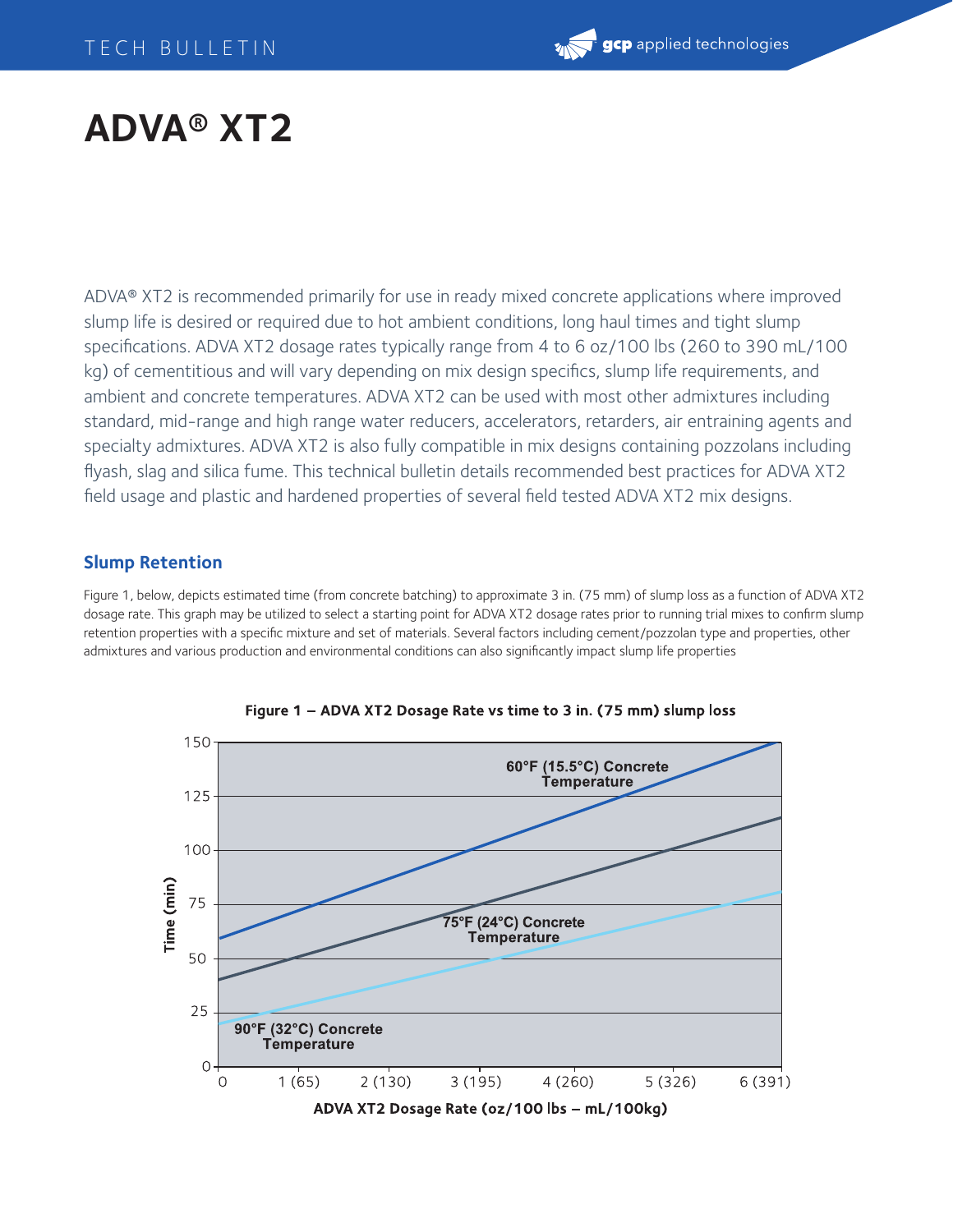### **Water Reduction**

ADVA XT2 meets the requirements of ASTM C494 as a Type A water reducer at 3 oz/100 lbs (195 mL/kg). Water reduction can be expected to slightly increase as dosage rates increase. Therefore, at higher ADVA XT2 dosage rates, it may be necessary to either cut water content slightly or reduce base water reducer or superplasticizer dosage rate.

# **Compressive Strength**

At equal water contents, ADVA XT2 will have a negligible impact on early and later age compressive and flexural strengths compared to the base mix. If water contents are reduced to compensate for ADVA XT2 water reduction properties, a proportionate strength gain will be noted.

#### **Set Time**

The addition of ADVA XT2 will extend the initial setting time, on average from 0 to 50 minutes. Impact on set time will depend on the addition rates, mixture proportions, and ambient and concrete temperatures.

#### **Air entrained concrete**

ADVA XT2 has been extensively field tested in a wide range of air entrained concrete mix designs and consistently demonstrated stable and good quality air void systems. Typically, AEA dosage rates for ADVA XT2 concrete will be similar to the base mix without ADVA XT2. Again, trial mixes are recommended to establish AEA dosage rates and air content variation over time for a specific concrete mixture.

## **Compatibility with other admixtures**

ADVA XT2 is a polycarboxylate based technology and therefore is fully compatible with most other admixtures. However, ADVA XT2 is not recommended for usage in concrete containing naphthalene (NFSC) based admixtures including Daracem® 19 and Daracem 100, and to lesser degree, melamine (MFSC) based admixtures including Daracem ML330.